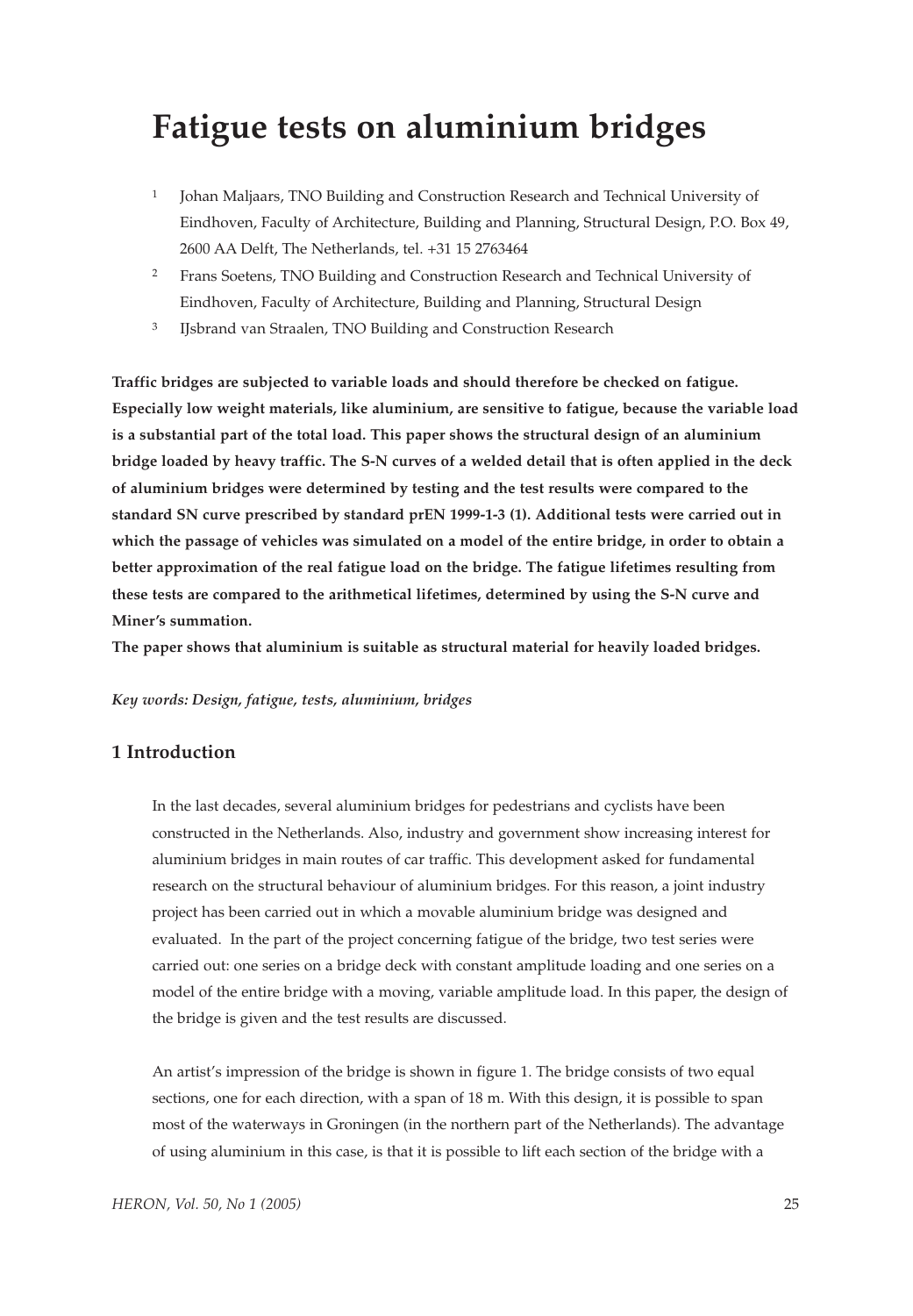single actuator. Because construction of an expensive cellar for counterweights is thus not necessary, the aluminium bridge is an economic alternative for a steel bridge, considering construction costs. Further cost reduction during lifetime is achieved by lower maintenance costs for aluminium, because of the corrosion resistance of aluminium.



*Figure 1: Artist's impression of the design of a movable, aluminium bridge (XX architects)*

### **2 Structural design**

The structural design of the bridge consists of a deck that is supported by webs with a distance of 1.5 m in between. The construction is closed on the lower side with a bottom flange. The longitudinal cross-section and the transverse cross-section of the bridge are given in figure 2. Aluminium plates of alloy 5083 H321 with a thickness of 12 mm are applied for the webs and bottom flange. Aluminium extrusions made of alloy 6063 T6 are welded together to form the deck. A more detailed description of the design is given in (4).

Several alternatives were developed for the geometry of this deck, see figure 3. The selection between the alternatives is based on criteria extrudability, strength, stiffness, dimensions, weight and fatigue sensitivity. In order to determine the sensitivity to fatigue, the stress situation near the welds was determined with finite element models for each deck. A detailed description of alternatives considered is given in (5).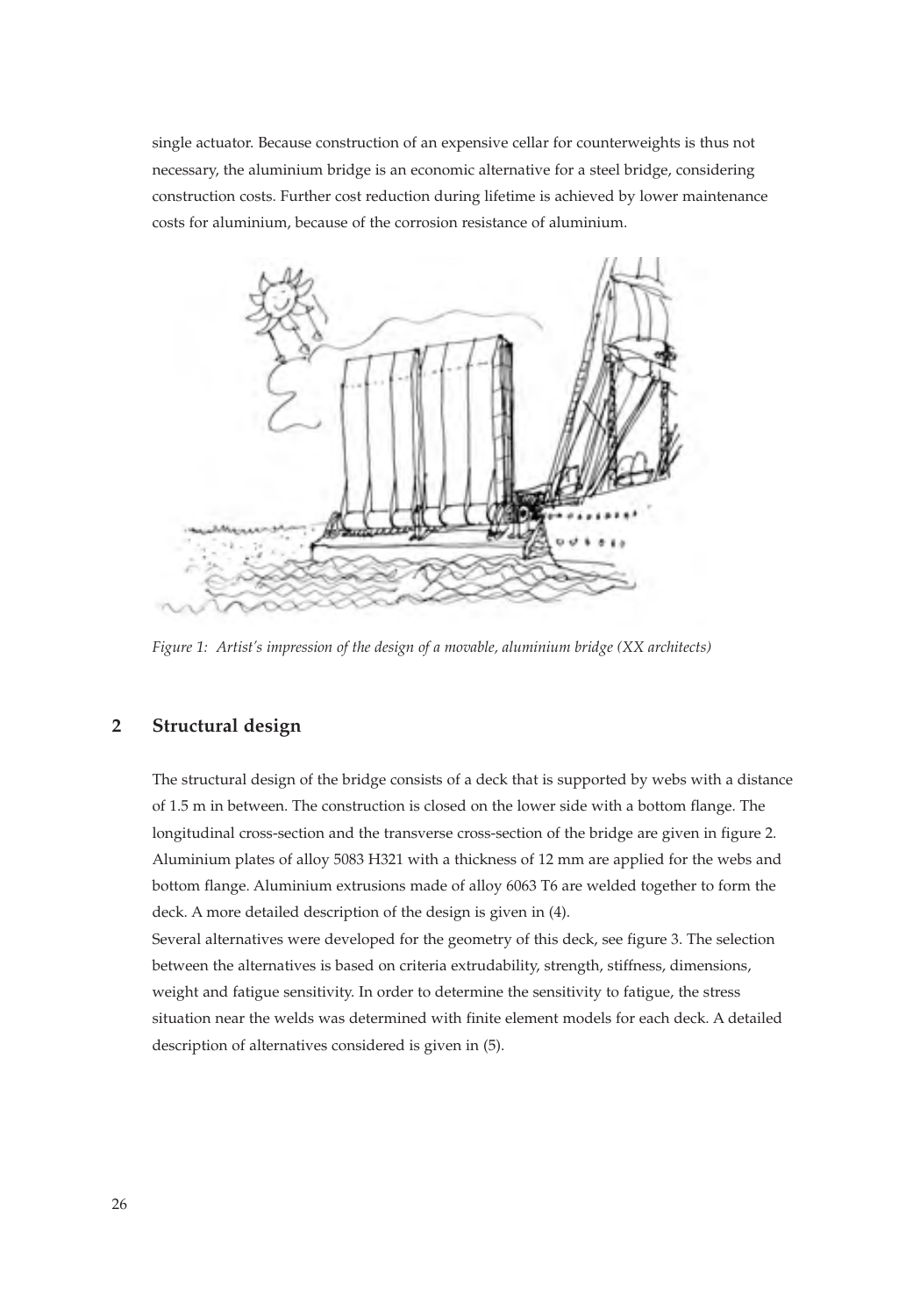

*Figure 2: Longitudinal (top) and transverse (bottom) cross-section of the bridge*



*Figure 3: Alternatives considered for the deck (top) and dimensions of the chosen deck (bottom)*

The following structural aspects of the design are evaluated, using Eurocode 9:

- Static design, according to prEN 1999-1-1 (2);
- Dynamic aspects of the bridge;
- Fatigue design, according to prEN 1999-1-3 (1).

The fatigue design of the bridge turned out to be decisive for most parts and details of the bridge. For more information, it is referred to (6).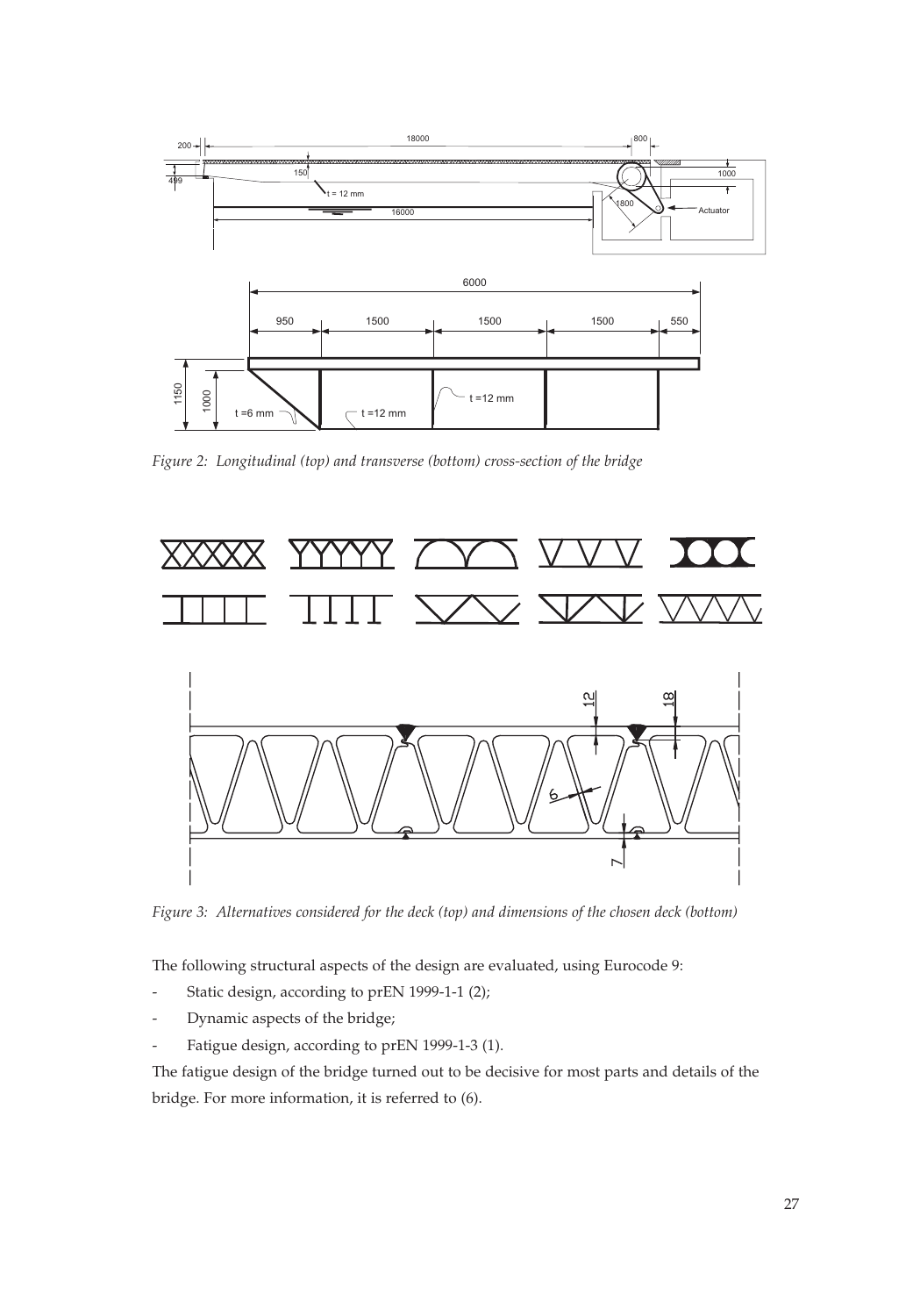#### **3 Fatigue design**

The European standard EN 1991-1-3 (3) provides the fatigue load on the bridge. Five heavy vehicles are being defined, with different axle loads, wheel prints and distances between the axles. Five tracks in transverse direction in which the vehicles drive are defined. Also, the distribution of the vehicles and tracks is prescribed, depending on the type of road. The design lifetime of the bridge was chosen to be 100 years. The average amount of heavy vehicles was assumed to be 350000 per year.

With finite element models, the stress intervals caused by the passage of the different vehicles are determined for all critical details.

In the procedure prescribed, it is implicitly assumed that load cycles caused by small vehicles do not contribute to the fatigue damage.

To determine the fatigue damage during lifetime, the European standard prEN 1999-1-3 (1) provides design S-N curves for standard (welded) details. The relative damage caused by each stress interval (i) is determined by dividing the number of cycles with the specific stress interval occurring during lifetime (n) by the maximum admissible number of cycles for the stress interval according to the S-N curve (N). The total arithmetical damage is defined by the sum of the relative damages for each stress interval (i), which is called Miner's summation. This Miner's summation should be equal to or smaller than 1, see equation (1).

$$
\sum_i \frac{n_i}{N_i} \le 1
$$

Miner's summation was larger than 1 for some details in the initial design. The design was adjusted in order to obtain the required lifetime. For example, transverse plates that were initially present between the webs of the bridge for assembly reasons were omitted in the final design.

(1)

The butt weld in the upper flange of the deck section was decisive in the final design. prEN 1999-1-3 (1) does not give an S-N curve for the specific geometry of the butt weld in the upper flange of the deck. Therefore, the S-N curve of a butt weld in a flat plate was used for evaluation of the weld in the deck of the bridge. The S-N curve is then corresponding to weld 4 in figure 4. The prescribed S-N curve for this detail is EC9 25-3.2 (parameters m=3.2 and  $\sigma$  ( $N=10^6$ ) = 25 N/mm<sup>2</sup>). Based on a fracture mechanics calculation described in (7), this S-N curve is expected to give conservative results for the deck.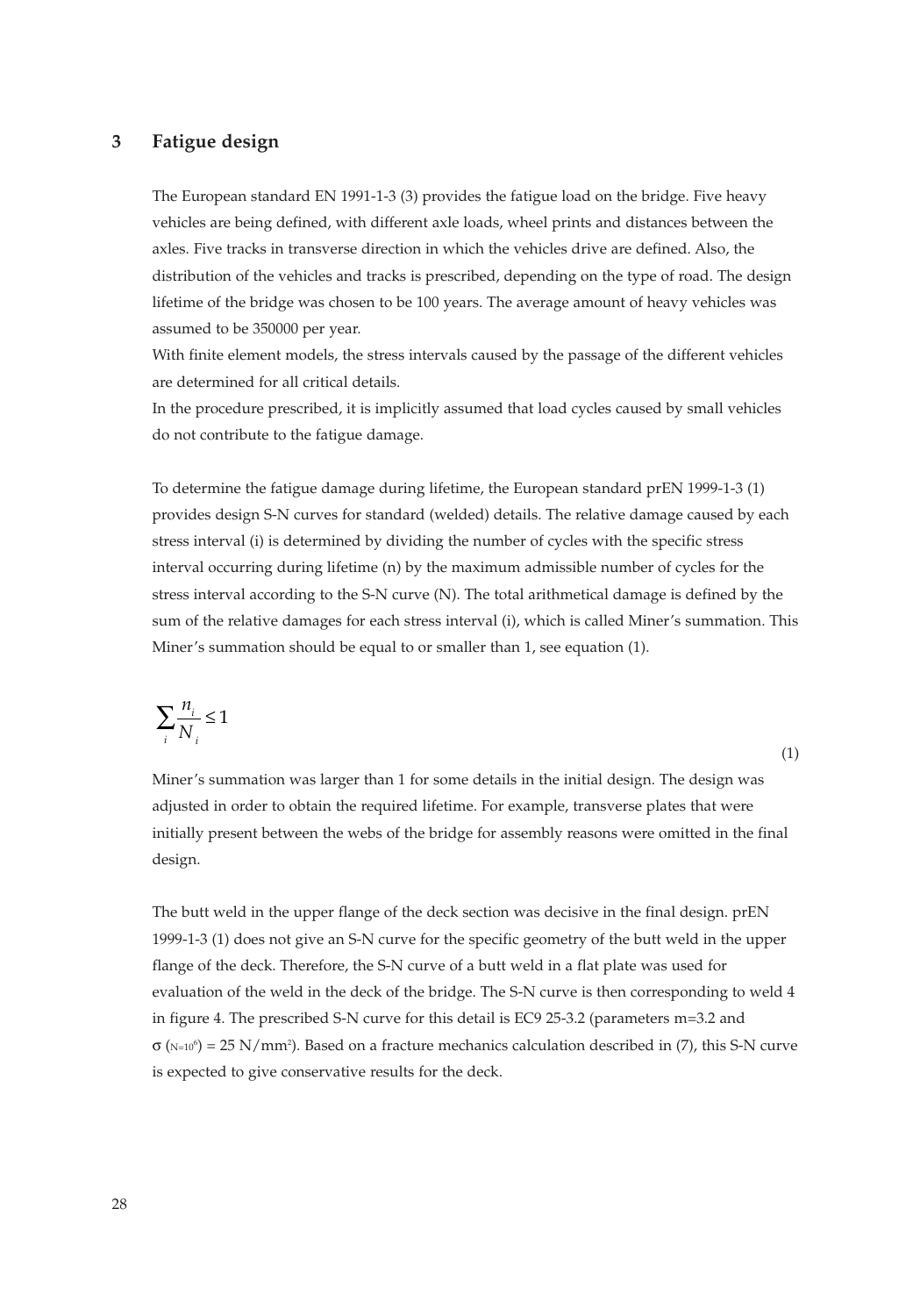

*Figure 4: Butt weld in a flat plat, for which the SN curve is given in prEN 1999-1-3 (1)*

In order to reduce the stress intervals to such a level, that fatigue failure does not occur during the design lifetime, the dimensions of the deck extrusions needed to be relatively large. For example, the thickness of the upper flange of the deck needed to be 12 mm and the weld thickness was consequently 18 mm, see figure 3. These large dimensions result from the conservative S-N curve that was used. It was expected, that the dimensions could be reduced when an S-N curve for the specific geometry had been available. A test series was therefore carried out, to determine this S-N curve.

Some remarks can be made about the standardised procedure to determine the arithmetical damage during lifetime:

- The arithmetical lifetime using Miner's summation is a simplification of the real fatigue behaviour. For instance, sequence effects of the load cycles, that may have influence on the lifetime, are not taken into consideration in Miner's summation;
- S-N curves are determined with simple tests with a fixed position of load application, while in reality the position of the load moves across the bridge and causes more complicated stress situations;
- S-N curves are based on a limited number of test results with relatively high stress intervals, so that the duration of the test period is acceptable. The path of the S-N curves for smaller stress intervals is determined with a general approach prescribed by prEN 1999-1-3 (1), which is not checked for the specific detail considered. Because the number of cycles with smaller stress intervals is normally large in real structures, the path of the SNcurve for smaller stresses may be important in calculating the design lifetime.

Because of these remarks it is not clear whether the real fatigue lifetime of the bridge corresponds with the arithmetical lifetime. In order to check the design procedure, additional tests were carried out on a model of the entire bridge with such loading conditions, that the stresses in the decisive detail of the real bridge are approximated as good as possible. The resulting fatigue lifetime is compared with the arithmetical lifetime.

#### **4 Constant amplitude tests on fully supported bridge deck specimens**

To determine the S-N curve of the butt weld in the deck, tests with constant amplitude loads were carried out on the welded deck extrusions. The bottom flange of the specimens was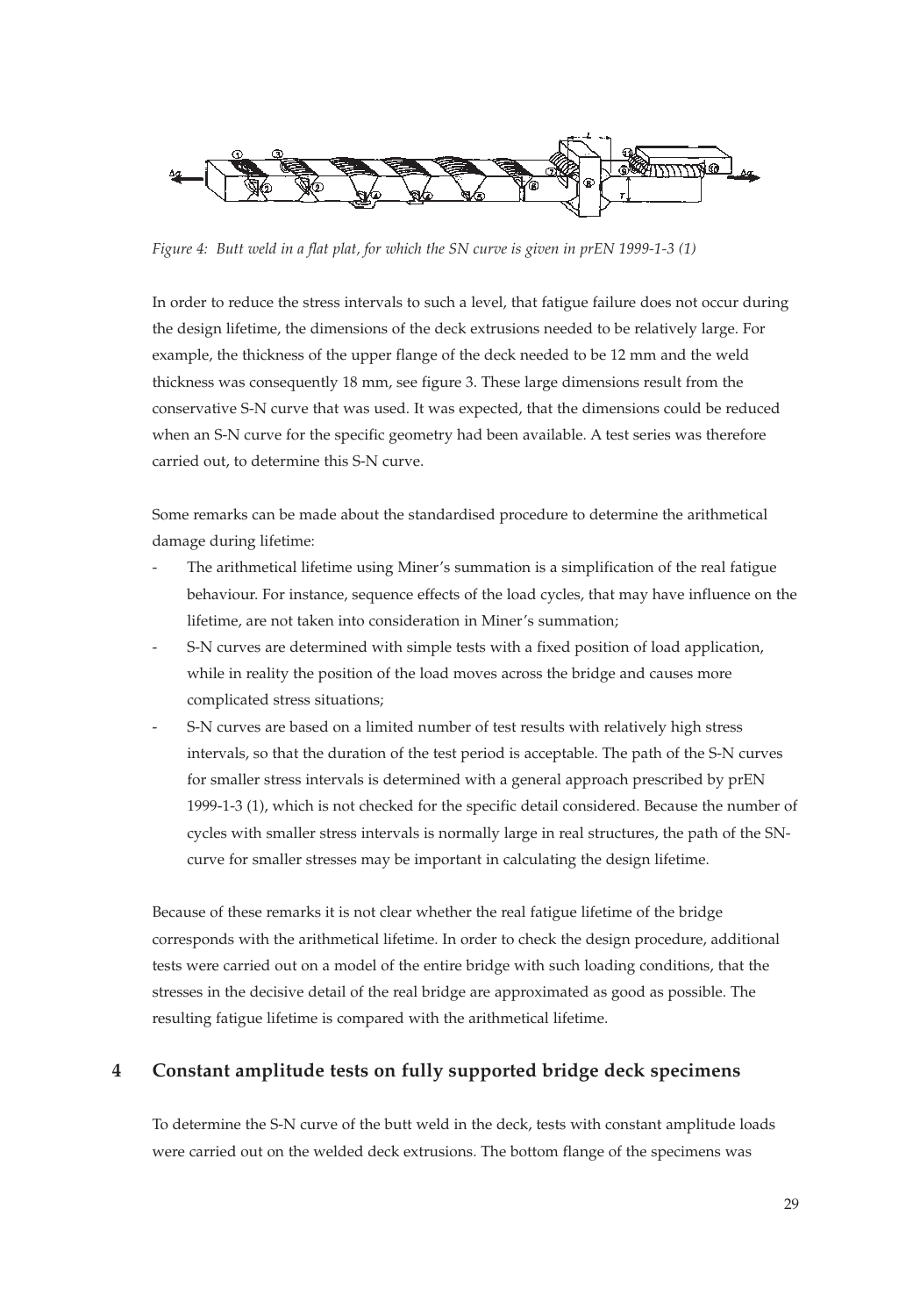completely supported, as indicated in figure 5. Rubber blocks between the actuator and the specimen are applied to simulate the wheel prints. The test-set up is shown in figure 6.

The load in these tests is a simplification of reality: the load on the specimen is a constant amplitude load applied on one position, while on the real bridge, the axle load of varies per vehicle and the load moves from one side of the bridge to the other side. Also, the support conditions do not correspond to the real bridge: the bottom flange of the bridge deck specimen was fully supported, while in reality, the deck spans the distance between the webs of the bridge. The influence of these simplifications is discussed in chapter 5 of this paper.



*Figure 5: Support and loading in the bridge deck tests (left) and specimen (right)*



*Figure 6: Set-up for the bridge deck tests*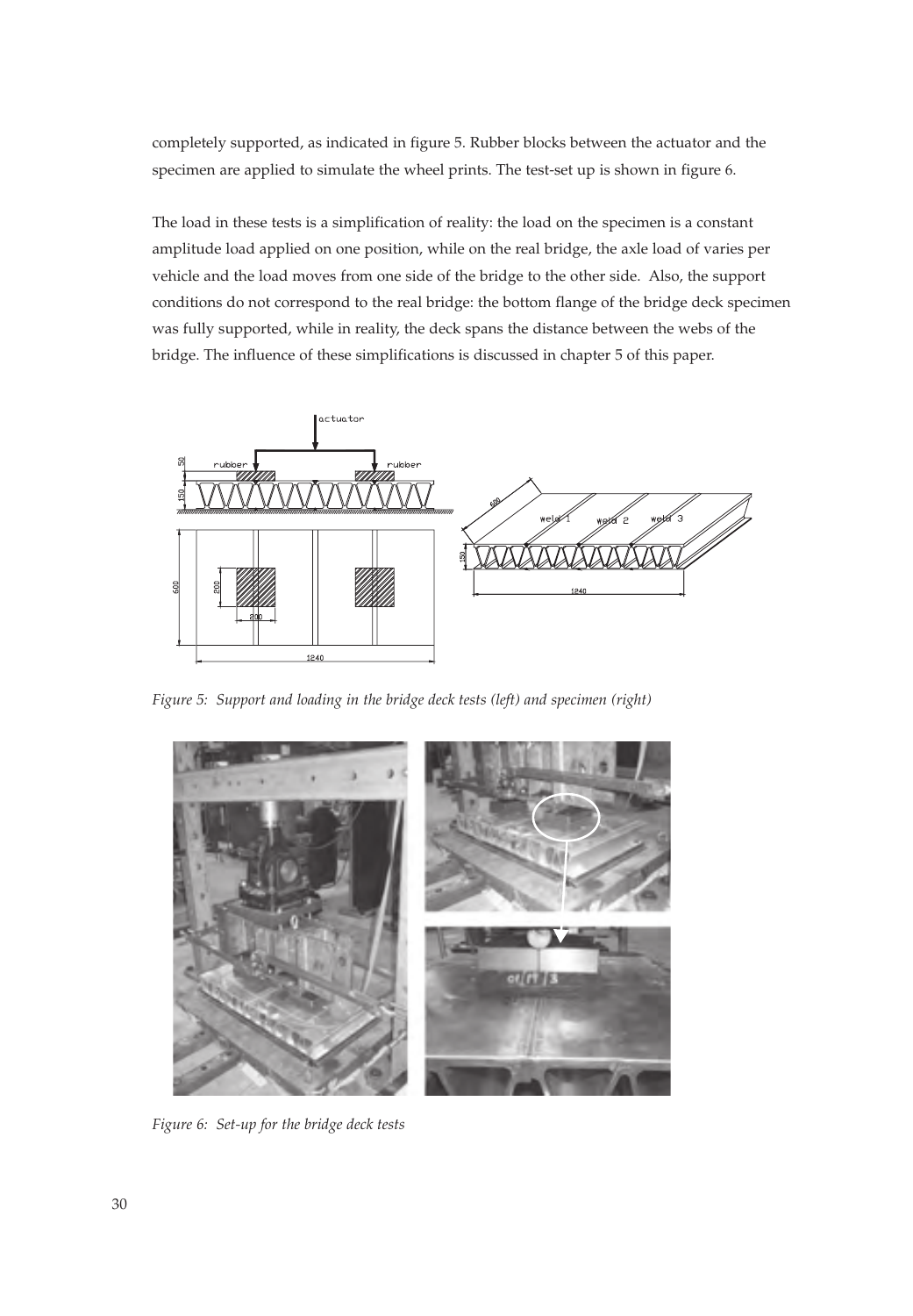Three specimens were tested with a geometry according to figure 3. The weld throat thickness for these specimens was 18 mm. Three specimens with a thinner upper flange were also tested. The thickness of the upper flange of these specimens was 9 mm and the weld thickness was 15 mm. For each specimen, two welds were loaded. The load applied was different for each specimen. Consequently, six test results were obtained with three different stress levels for each of the two geometries.

The stress levels in the specimens were determined with finite element models. Strain gauges could not be used for this purpose, as the rubber blocks influence the measurements. Strain gauges were only used to indicate a crack initiation. The specimens were regularly examined visually, using penetrating liquid to follow the crack growth.

Figure 7 shows the resulting lifetime of the tests as a function of the load on the wheel print. Compared to other fatigue test series on aluminium specimens, e.g. described in (8), the scatter in test results is small.

It is shown that the lifetime of the specimens after crack initiation was large. This large lifetime after initiation is due to the entire support of the bottom flange, resulting in a relatively small increase in nominal stresses after crack initiation, and resulting in mainly bending stresses in the detail considered. In the following, the lifetime of the detail is taken as the amount of cycles to crack initiation.



*Figure 7: Wheel print load and number of cycles for bridge deck tests*

Figure 8 shows the crack initiation for both geometries, using the calculated nominal stress range at the weld toe, instead of the applied load on the wheel print. By using the results from the tests on both geometries, the resulting S-N curve is, between certain limits, independent of the flange thickness.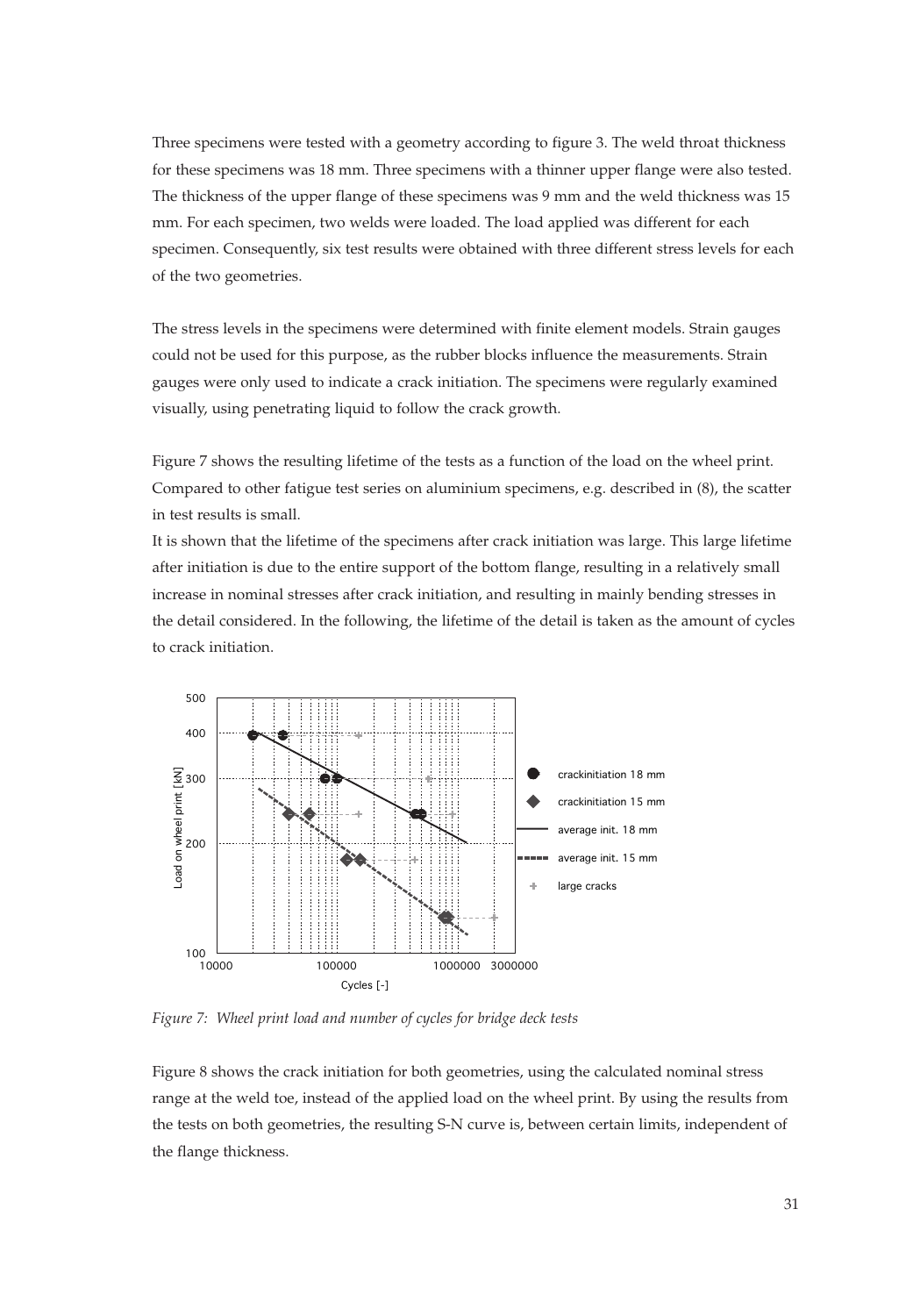

*Figure 8: Crack initiation for both geometries tested and average S-N curve.*

prEN 1999-1-3 (1) prescribes a method with which the design S-N curve can be determined, based on the average S-N curve. The design S-N curve is the lowest curve of the following transformations of the average curve:

- 80% of the stress of the average S-N curve;
- Shifting the average S-N curve with two times the standard deviation.

This procedure is necessary because the specimens are usually constructed by one manufacturer. By applying this procedure, it is expected that the S-N curve can be used independent of the manufacturer.

The path of the S-N curve outside the tested area is prescribed in prEN 1999-1-3 (1). Figure 9 shows the average S-N curve resulting from the test and the design S-N curve by applying the method in prEN 1999-1-3 (1). In the same figure, also the standard S-N curve for a butt weld in a flat plate is given (EC9 3.2-25).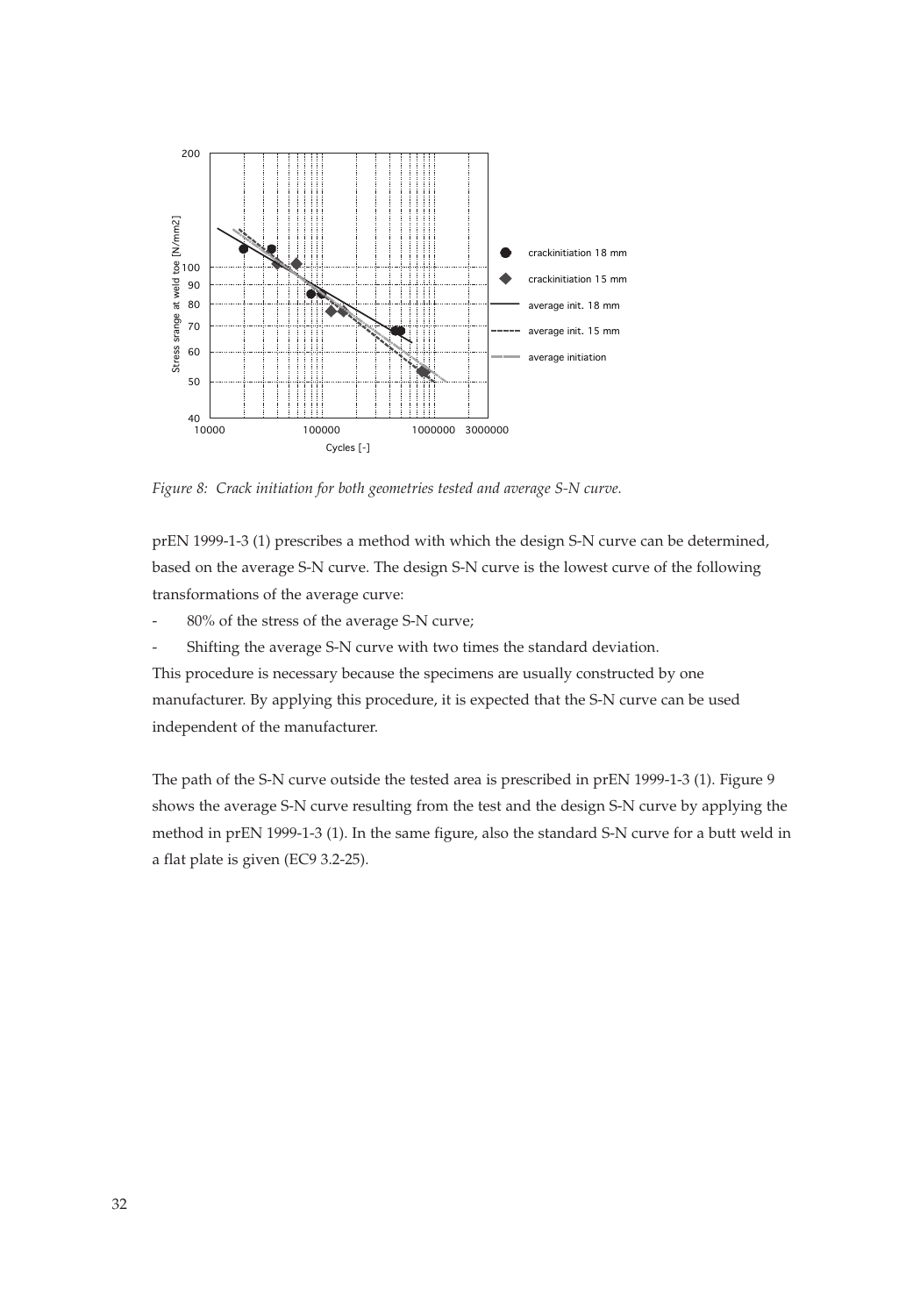

*Figure 9: Average S-N curve of tests and design S-N curve of prEN 1999-1-3 (1)*

It is shown that the design S-N curve for the butt weld in the deck, determined with the above described tests is less conservative than the standard S-N curve for a butt weld in a flat plate, especially for small stress intervals. Besides, a large lifetime after crack initiation was found.

## **5 Variable amplitude tests with moving loads on a model of the entire bridge**

The above described tests are not fully representative for the real bridge. Both the support conditions and the load conditions are not equal to the real situation. This causes a difference in stress situation in the weld. Besides, the arithmetical lifetime calculated by Miner's summation is a simplification of the real lifetime of the bridge with a variable amplitude load. In order to evaluate the simplified method, two tests were carried out with geometry, support conditions and load conditions that are a closer approximation of the real bridge.

Figure 10 shows the geometry and supports of the specimens, together with the idealistic load situation. The deck applied has the dimensions indicated in figure 3, with a weld thickness of 18 mm. Because of the reduced span of the specimen in comparison with the real bridge, two actuators, spaced 1,79 m, are necessary to introduce the global bending moment in the specimen that is present during the passage of a heavy vehicle in the real bridge. The driving wheel should simulate the local load introduced by the axle and wheel print of the heavy vehicle.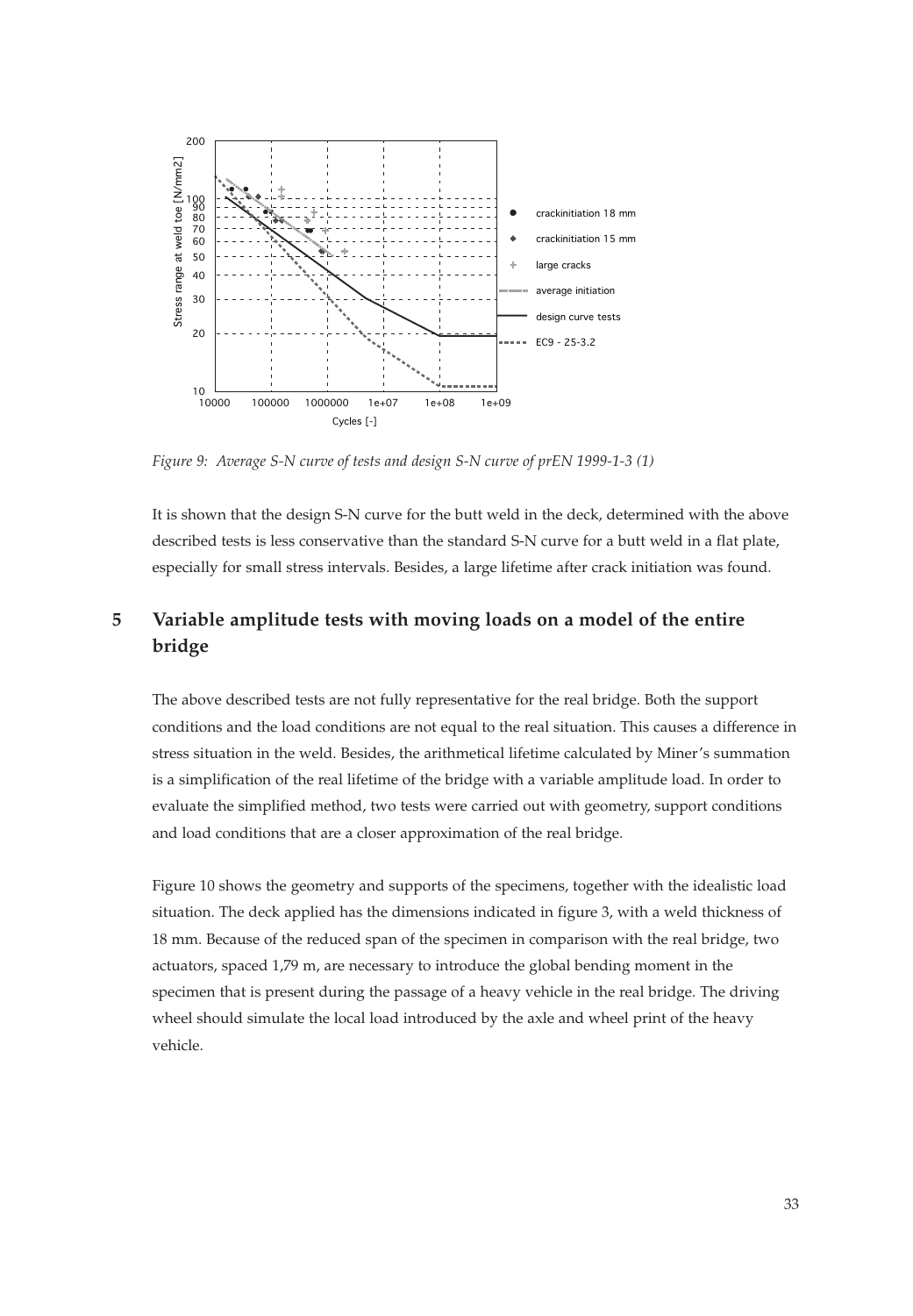

*Figure 10: Geometry, supports and ideal load of the variable amplitude bridge tests*

In order to generate acceptable test times, it was necessary to increase the load. The loads on the actuators and on the wheel had to be multiplied with at least a factor four. However, tires that are capable of carrying such extreme loads do not exist. For this reason, the wheel was replaced by six actuators that were loaded in sequence, see figure 11. With finite element calculations, the positions of load applications that resulted in maximum and minimum stress levels in the weld were determined. The decisive positions turned out to be exactly centred on the weld (maximum stress in the weld toe, minimum stress in the root) and 200 mm next to the weld (minimum stress in the weld toe, maximum stress in the root). The stress intervals in both the toe and the root of welds two and four in figure 11 are thus corresponding to the stress intervals caused by a gliding wheel, because for these welds, the stress intervals are the largest when the actuators are loaded in sequence, see figure 12. The stress intervals in the toe of weld three are slightly lower, because the distance between the weld and the load is 100 mm instead of 200 mm for this weld. Figure 13 shows the test set-up.



*Figure 11: Loads and tested welds in the variable amplitude tests*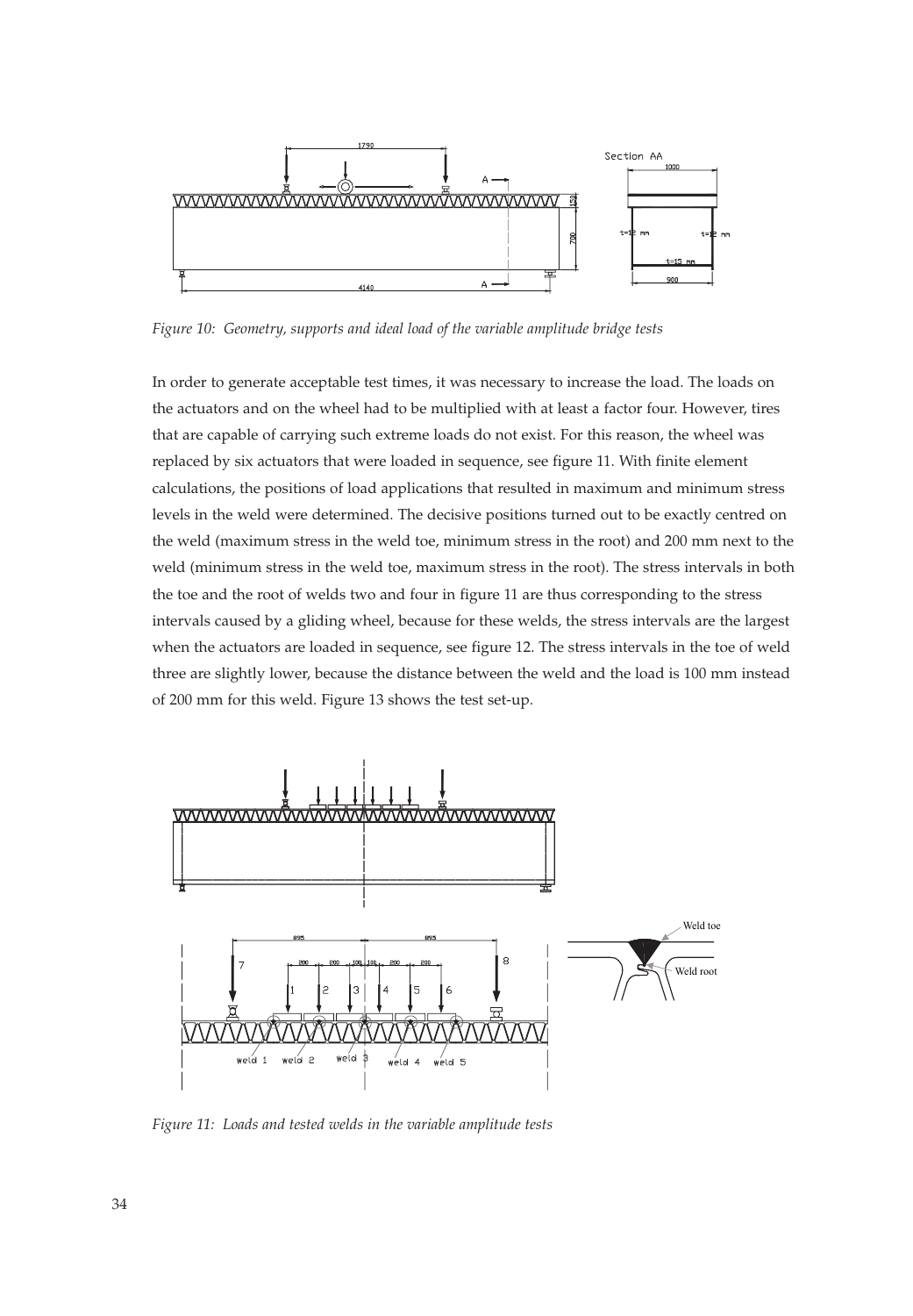

*Figure 12: Stresses determined in the weld toe and root for various positions of the wheel*



*Figure 13: Set-up for the variable amplitude bridge tests*

The stresses in welds two and four (figure 11) are determined for loading by each individual actuator with a finite element model of the tests. This finite element model consists of shell elements in combination with solid elements for the part of the deck near the decisive welds, see figure 14.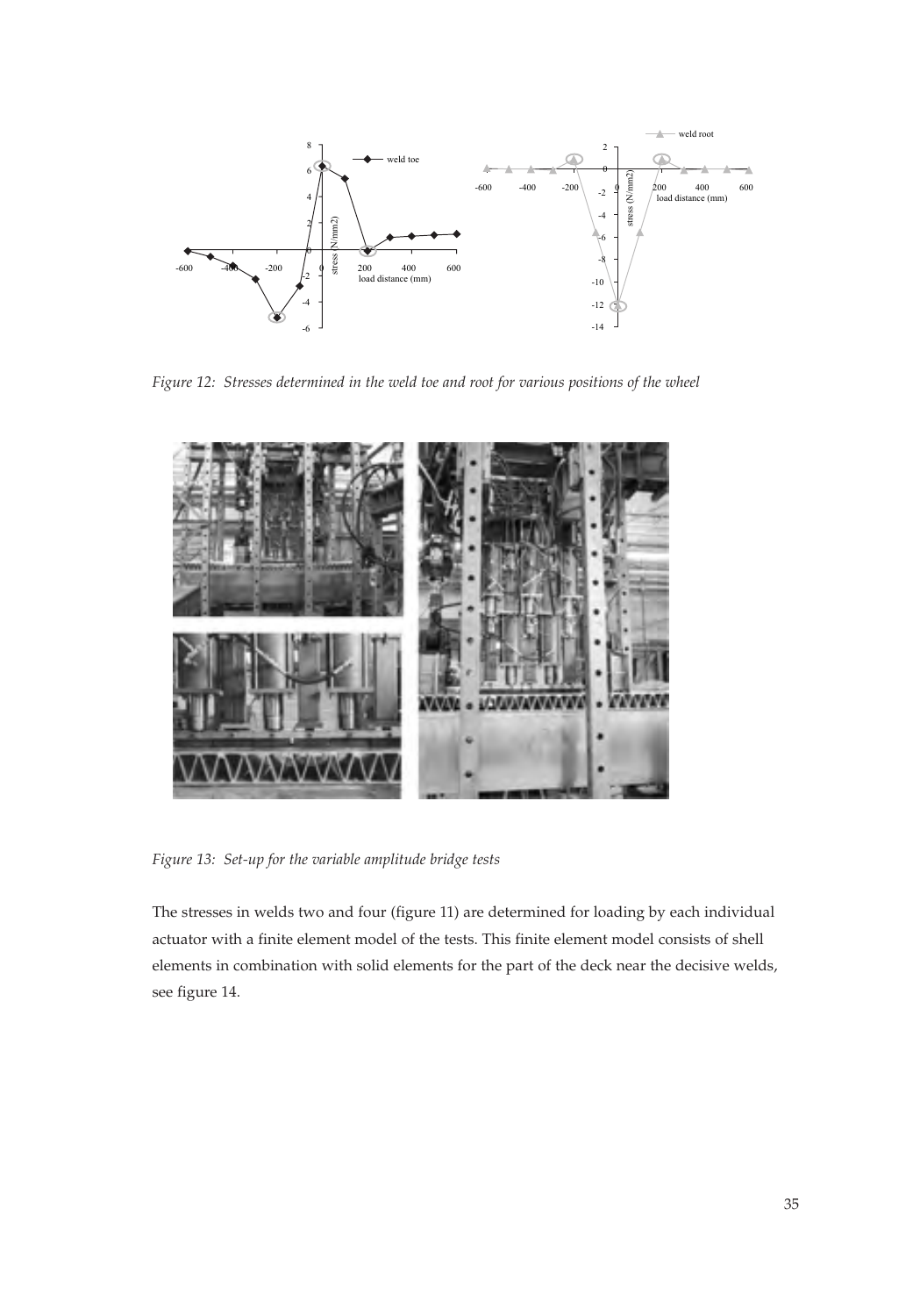

*Figure 14: Finite element model of the variable amplitude tests*

In the real bridge, with a design according to figure two, the middle weld is the heaviest loaded, as the global moment caused by the weight of a vehicle is maximal in the middle of the bridge. For the passage of each of the five heavy vehicles and the five tracks defined in EN1991-1-3 (3), the stress intervals in the root and the toe of the decisive middle weld are determined with a finite element model of the entire bridge.

For the passage of each of the defined vehicles, the loads on the actuators are determined in order to generate the same stress situations and stress intervals as present in the real bridge. The thus simulated passages of the different vehicles and different tracks are placed in random sequence with the distribution of vehicles and tracks according to EN1991-1-3 (3).

For the first specimen tested, the load on the bridge was multiplied by a factor four. Crack initiation in welds two and four was determined with strain gauges. The specimen was regularly visually examined.

Using the average S-N curve of the bridge deck tests, the lifetime (amount of cycles to crack initiation) could be determined with Miner's summation. The stress interval level corresponding to this amount of cycles according to the S-N line is called the equivalent stress range.

The equivalent stress range applied in the test is compared with the average S-N curve resulting from the tests with constant amplitude load on the totally supported deck in figure 15. In this figure, the average S-N curve of the bridge deck tests is shown, together with the upper and lower limit of these tests, which are defined by shifting the average curve by two times the standard deviation of the bridge deck test results.

The dots in this figure represent the results of the variable amplitude bridge tests. The round dots represent crack initiation of welds 2 and 4. The resulting fatigue lifetime corresponds very well with the arithmetical lifetime based on the average S-N curve.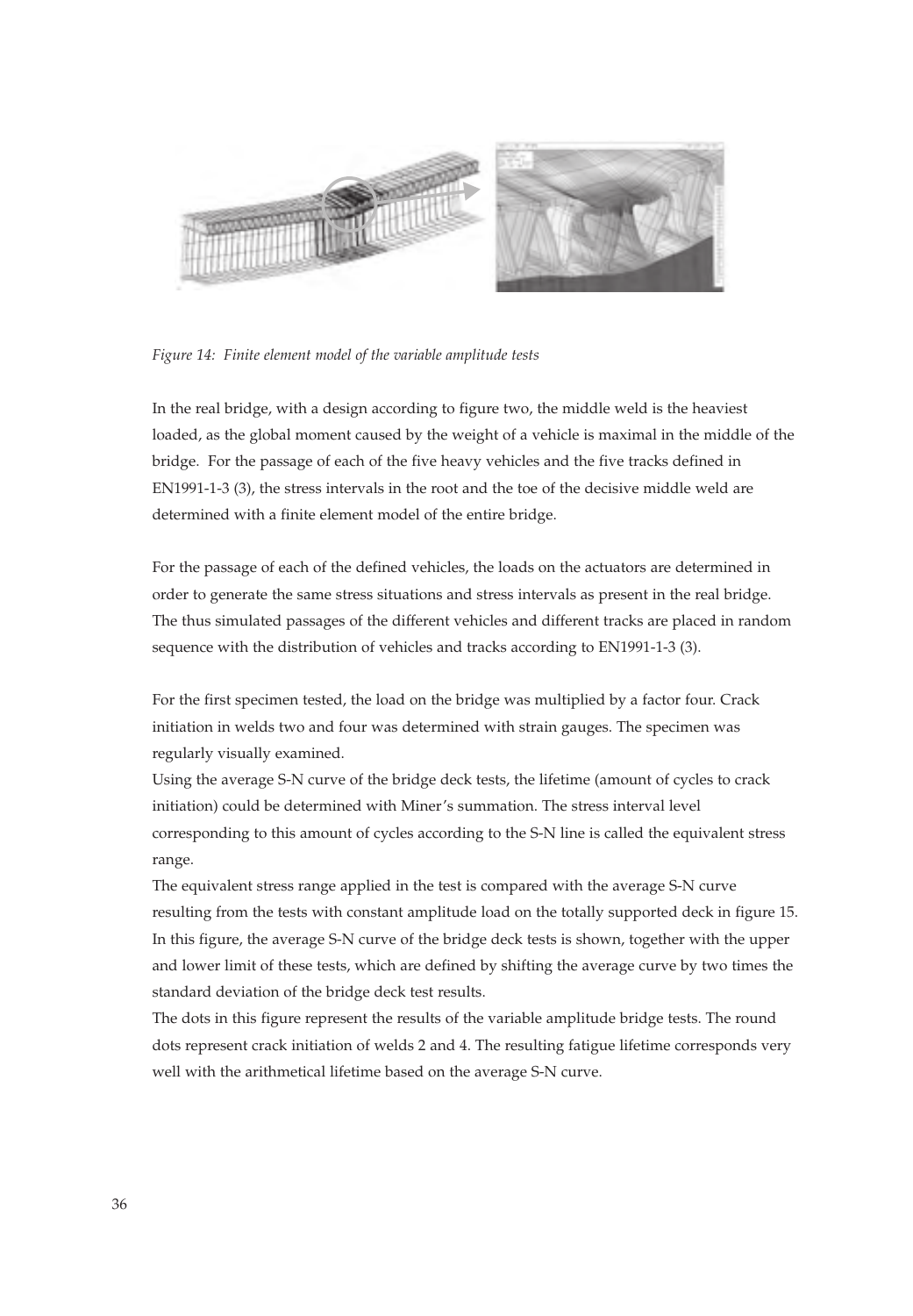

*Figure 15: Equivalent stress and lifetime of the first variable amplitude load test in the average S-N curve resulting from the bridge deck test series*

In this first specimen, cracks were also found at welds one, three and five, which have a lower equivalent stress range than welds 2 and 4 (see figure 15). Therefore, all five welds were checked with strain gauges in the second specimen. The load on the bridge was multiplied by a factor 4.5 for this second specimen. The equivalent stress range was determined and the amount of cycles at crack initiation for all welds are compared with the average S-N curve determined with the bridge deck tests in figure 15.



*Figure 16: Equivalent stress and lifetime of the second variable amplitude bridge test in the average S-N curve resulting from the bridge deck test series*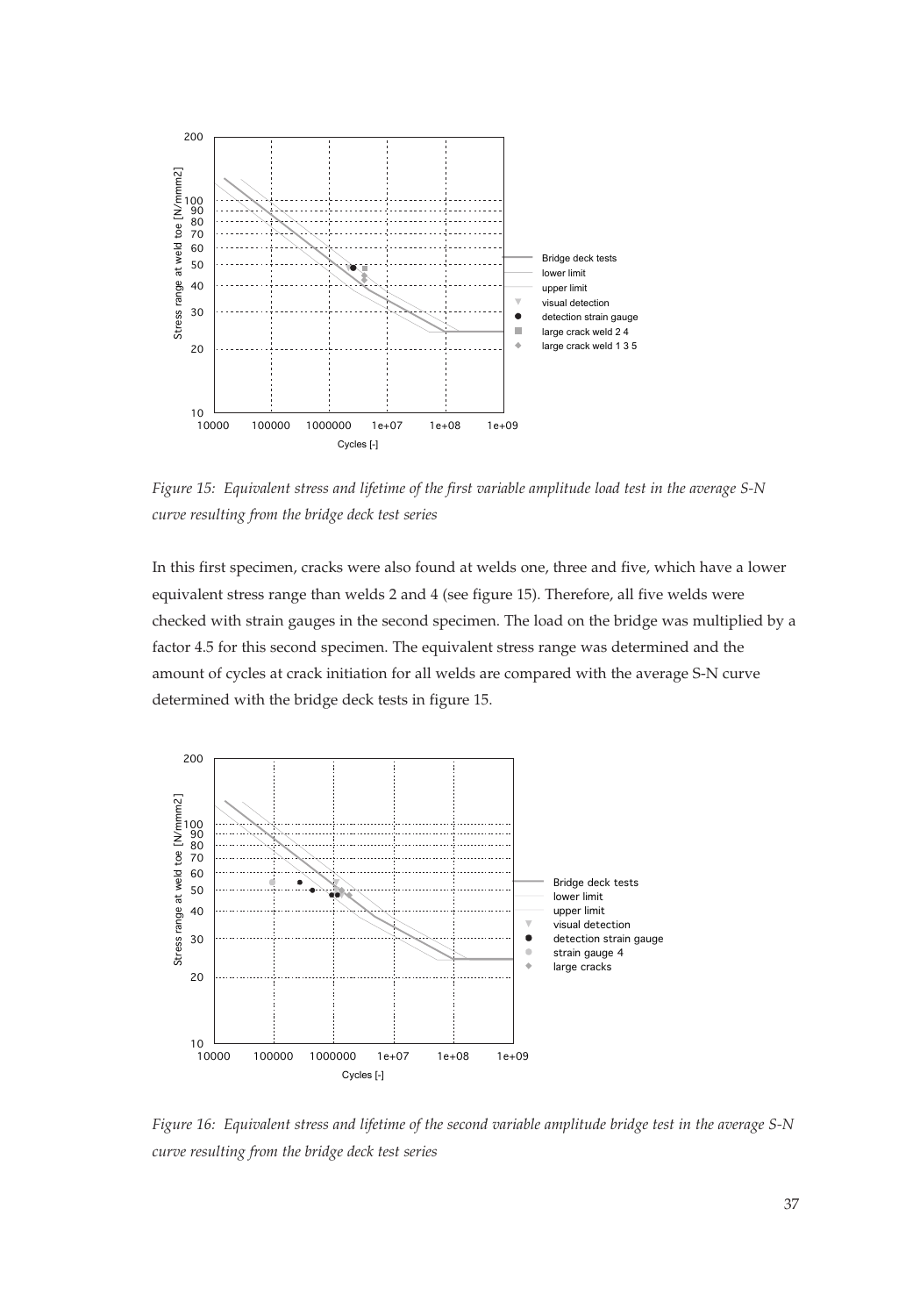Strain gauge four measured the strains at the second weld. The strain intervals measured with this strain gauge changed after 94000 cycles, indicating that a crack was initiated. This amount of cycles deviates dramatically from the average S-N curve.

The crack detection by this strain gauge also deviates from the other strain gauges. Moreover, the first very light crack detection with penetrating liquid occurred only after 1350000 cycles. It was therefore assumed that the change in stress intervals observed for strain gauge four does not indicate a crack, but is due to the fact that the strain gauge is malfunctioning. This malfunctioning was also detected for strain gauges in other, comparable tests and was caused by movement of the rubber blocks.

Apart from strain gauge four, the amount of cycles at crack initiation is slightly lower than the average S-N curve. The correspondence is reasonable.

In both tests, the lifetime after crack initiation was limited. This does not correspond to the observations made for the bridge deck tests.

A reasonable explanation for this difference in lifetime after crack initiation is the difference in stress situation in the weld for the test series. The welds in the bridge deck tests were mainly loaded in bending, while the welds in the last test series were loaded by a combination of bending and membrane action. While the stresses for both load situations are similar at the surface, the differences in stresses increase for deeper cracks. Fracture mechanics calculations, reported in (7) showed that the difference in lifetime for bending and a combination of bending and membrane action is approximately 50%.

More information concerning the tests carried out is given in (7).

#### **6 Evaluation of the lifetime of the bridge**

The finite element model of the designed bridge in figure 2, which is described in chapter 5, was used to determine the stress ranges in the decisive middle weld for the passage of the vehicles given in EN 1991-1-3 [3]. The equivalent stress range in the decisive detail was determined at 12 N/mm2 . This stress range is lower than the fatigue limit of the design S-N curve resulting from the bridge deck stress tests. The largest stress range occurring in the decisive detail (22,6 N/mm2 ) is just larger than the fatigue limit. This means that the design fatigue lifetime of the bridge according to the procedure in prEN1999-1-3 [2] is unlimited. However, the path of the S-N curve for such small stress intervals was not checked in this project.

In order to give a conservative estimation of the design lifetime of the bridge, the S-N curve is extended with the same gradient as for larger stress intervals, see figure 16.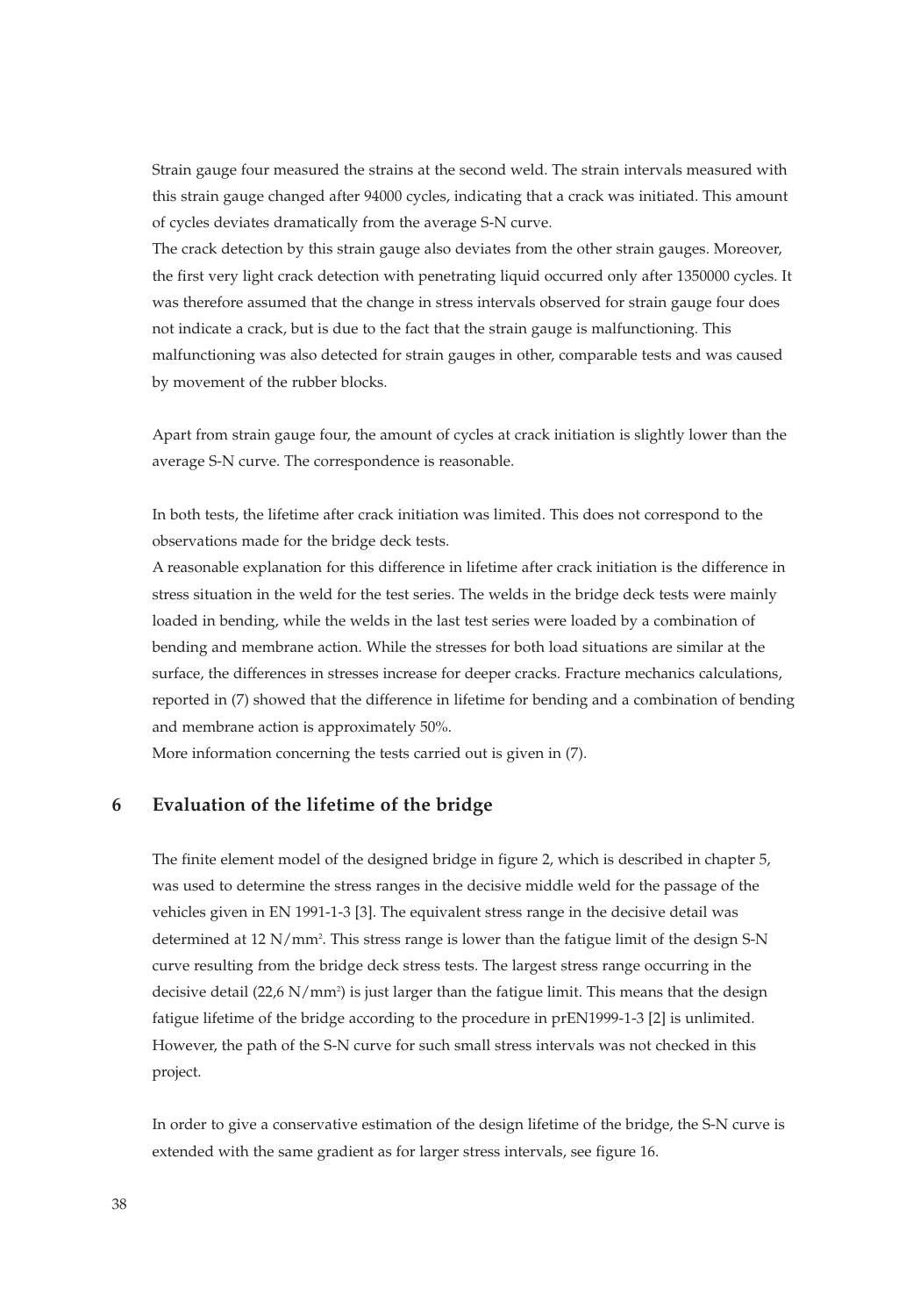

*Figure 17: Conservative estimation of the lifetime of the bridge*

The amount of cycles before crack initiation for the equivalent stress of  $12 \text{ N/mm}^2$  was  $3.8 \cdot 10^8$ . This corresponds to a lifetime of 211 years. Even this very conservative assumption regarding the SN curve for low stress intervals gives a sufficient fatigue lifetime.

#### **7 Conclusions and recommendations**

In this paper, the fatigue behaviour of an aluminium bridge is evaluated. A design of an aluminium bridge for heavy traffic was given. The weld in the designed bridge deck turned out to be the decisive detail for the fatigue lifetime of the bridge. However, the standard SN curve given by prEN1999-1-3 [2] was expected to be conservative for the detail considered. To determine the fatigue behaviour of this detail more accurately, constant amplitude tests were carried out on the bridge deck, resulting in an SN curve for this detail. As these tests are a simplification of the real bridge, they are not completely representative for the fatigue behaviour of the real bridge. Therefore, two additional tests were carried out on models of the entire bridge with moving, variable amplitude tests. Finally, a conservative estimation of the lifetime of the real bridge was given.

The bridge deck tests resulted in the following conclusions:

- 1. The scatter of test results was small;
- 2. The relation between stress interval level at the weld toe and lifetime of a deck with a weld thickness of 18 mm corresponds reasonable with this relation for a deck with a weld thickness of 15 mm;
- 3. The design S-N curve based on the tests is more favourable than the standard curve EC9 25-3.2, especially for small stress intervals;